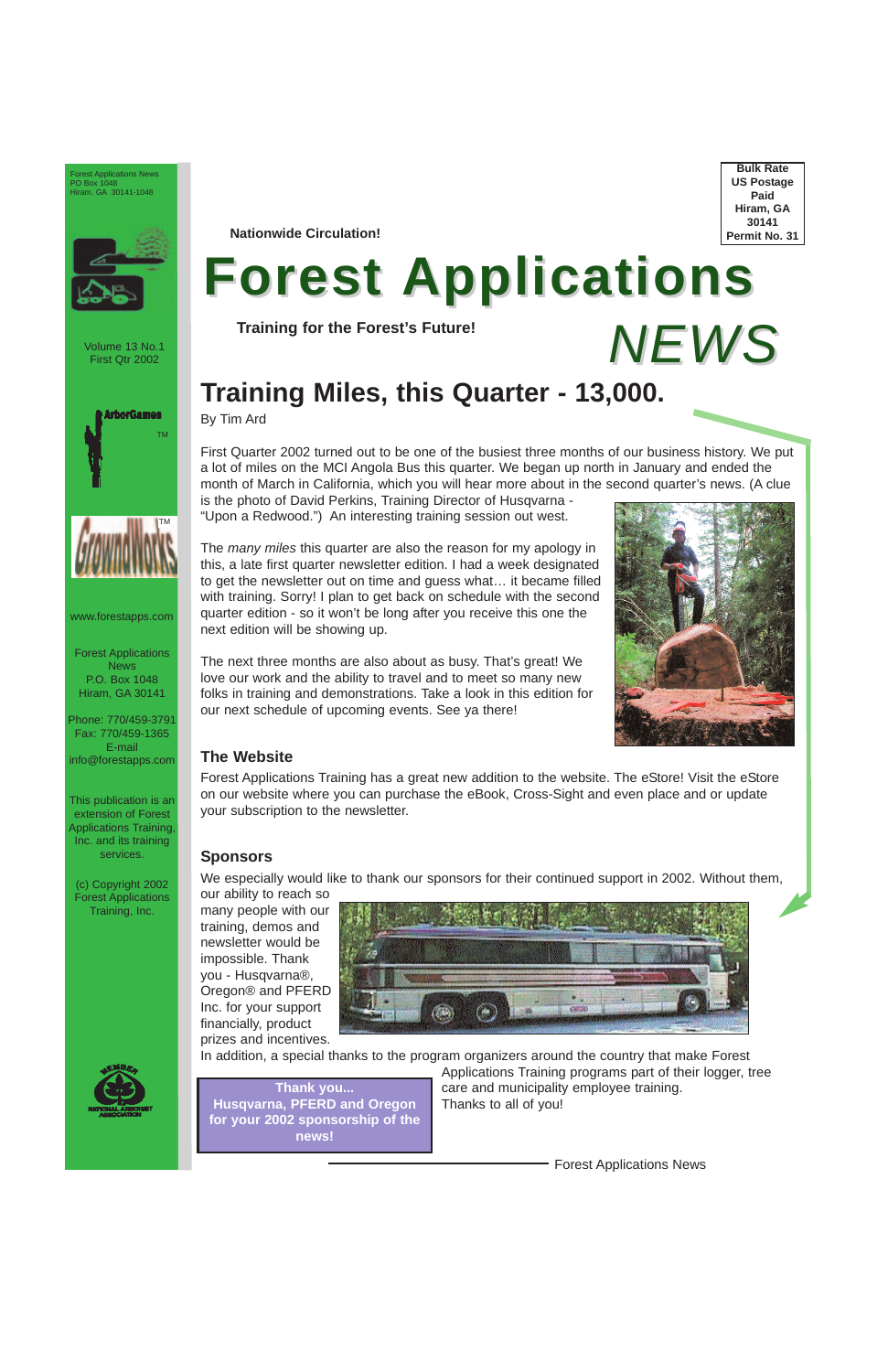on experience in actual job site work. That's not always the case. It's great to have folks like Matt using and promoting Forest Applications Training programs. Thanks Matt! We hope your team will find the training useful in their upcoming work. Maybe, in a year or so, I will get a call from one of them, now a multi-crew supervisor, wanting to organize a program for your many crews and employees. Ya never know…

not correctly angled and free of any abrasion, there is very little hope of the chain cutting correctly.

There are other saw chain and bar area's that can

cause curved cuts, but point damage is a definite common cause. Keep your saw chain out of the dirt and rocks. You will cut a much straighter kerf line.

Oregon® guide bars and saw chains are the best in my book. As operators, we're essential to their *productive use* precision, life and safe operation. Check out other information on other Oregon® products and maintenance at their website [www.oregonchain.com](http://www.oregonchain.com) .

Angli



Visit the Oregon® website at http://www.oregonchain.com. You can find a lot of information<br>on products, safety and general use of chain saws as well as purchase from their unique on-<br>line dealer system. Let'em know where y Visit the Oregon® website at http://www.oregonchain.com. You can find a lot of information Sponsor of this Forest Applications Training, Inc. is proud to have Oregon® as a National Sponsor of this Forest Applications Training, Inc. is proud to have Oregon® as a National across the country. News publication and our training programs across the country. News publication and our training programs

on products, safety and general use of chain saws as well as purchase from their unique on-

line dealer system. Let'em know where you heard about it… Tim



ide Angl



## **Oregon® Bar and Chain Tips**

By Tim Ard

A common question during saw chain and sharpening clinics is "what causes a saw to cut in a circle?"

In a recent training session, one of the participants helped to illustrate a major cause of this dilemma. Watching as he cleared debris and small saplings from his escape route and cutting area. He did a super job cutting the brush/saplings to microscopic stumps. No problem with tripping over these brush stubs. This is the most important reason for cleaning your area… However, observing his cleaning technique I noticed small clouds of dirt and an occasional spark from rocks in the proximity.

After "mowing," he began his face notch and back cut on the tree to be felled. I noticed he had to apply more pressure to the saw to make the notch cuts and then when he began his back cut it was very evident his chain wasn't cutting as he would like. The chain and bar started to bind as it buried itself in the back cut kerf. The saw bound up and actually stalled the chain rotation and engine as he made the cut.

When he cleared the area, he also cleared the points from just about all the right cutters on the saw chain. Because the right points were damaged, the left side cutters on the loop were able to penetrate the fiber and were more aggressive. The bar was pulled upward in the kerf toward the sharper chain side and the bar binding occurred in the saw kerf. Alas, a cut resembling a rocking chairs runner. Possibly in addition, a serious safety situation was created in the tree-felling task. The saw couldn't finish the task until the chain was corrected. The tree was partially cut and the chain had to be sharpened before proceeding.

Remember the five parts of the tooth: 1.Depth Gauge or Raker. 2. Point. 3. Side Plate. 4. Top Plate. 5. Chisel Angle. If the saw tooth (teeth) is

**With damaged points cutters cannot begin to penetrate the fiber properly.**



#### **Macon, GA**

I had the opportunity to work recently with a student from the past. About eight or nine years ago, a young fellow was working with Deck Trevitt Logging of Forsyth, GA. Deck hired me to put on a GOL program for his logging employees. This young employee, who turned out to be a top GOL score holder in that program, was Matt Peed.

Who'd a thunk it? That I would get a message from a Piedmont Tree Specialties, Inc., they would like to sponsor a GrowndWorks program for their Tree Care company in Macon,



2 **Forest Applications News** 

GA. Come to find out, the owner was Matt Peed. The saw training Matt went through while logging, was something he wanted to offer to his Tree Care Company employees. He also had an associate company from the area as a fifth participant - Bryan Steele.

We had a great time on Matt's property near Smarr, GA. We covered saw use, PPE, maintenance and several techniques of felling, wedging and rope use in tree removals.

Often I hear that employees feel they have learned all that's available in chain saw operation and safe use in their many years of hand's-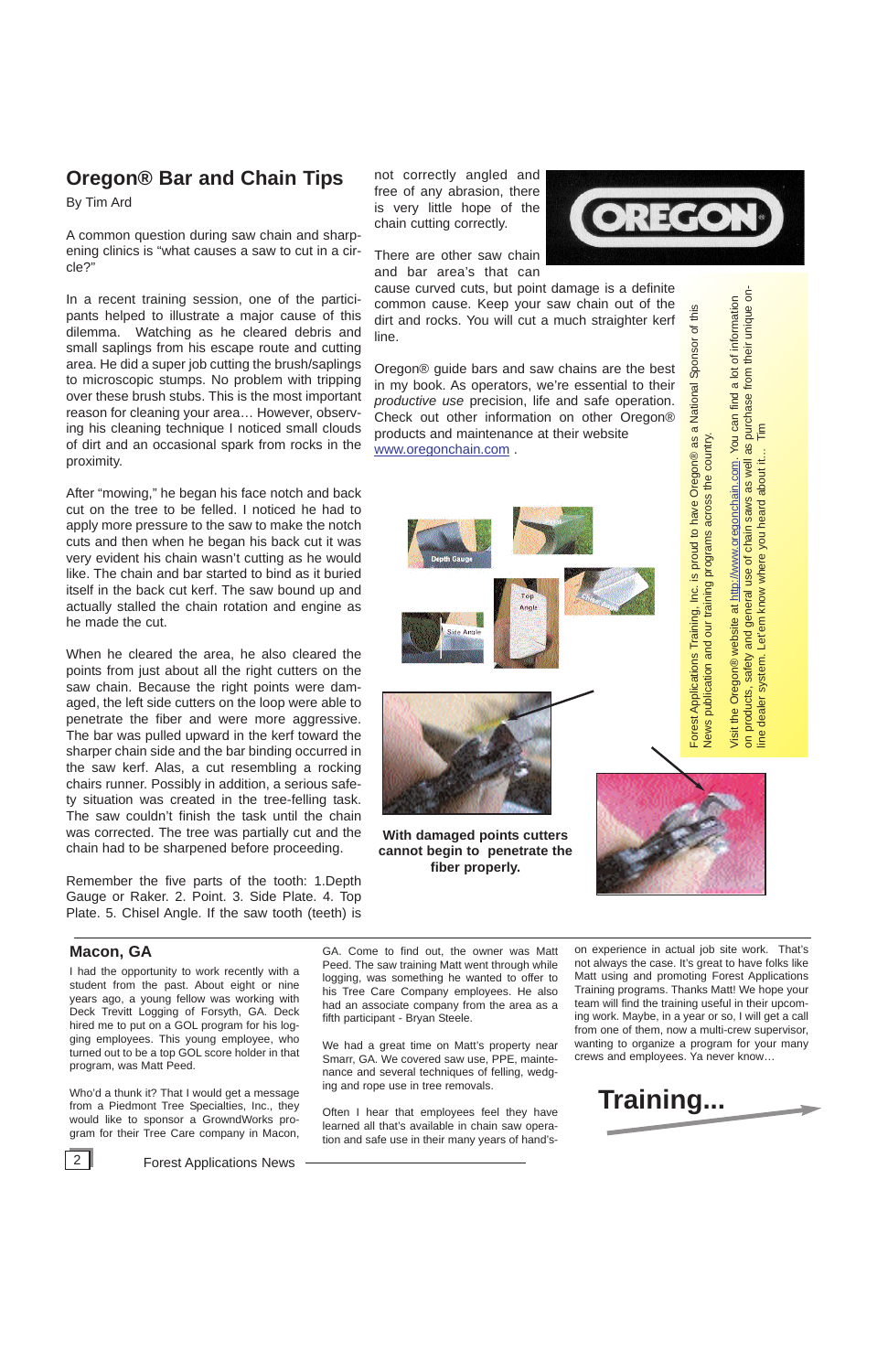Here it is already going into the second quarter of the year….. Where does the time go? We have traveled and trained this first quarter from the East Coast to the West Coast.

Training dates are now being booked for Oct-Dec 2002 and beyond. There are a few slots left June – September 2002 but they would be contingent on existing travel routes.

To organize a training session in your area here are a few things you need to know to get you started:

First, decide if you are going to hold a demonstration or a hands-on session.

**Demonstration - 4 hours** Group size should be 30 or more people Area inside or outside One or two trees for Tim to fell, limb and top

**Hands-on - one or more days** Group should be 12-15 people max Classroom for ½ a day Cutting site with one tree per person for felling If no trees are available then logs 5 feet in length and 15-20 inches round

Once you've decided on the type of session you would like, you can call our office at 770-459- 3791 or e-mail to info@forestapps.com to discuss the training date possibilities. We're looking forward to hearing from you.

Videos and eBook's are being mailed out weekly, if you would like a copy of one of the free videos we have available - go on our web site www.forestapps.com and register. If you have not ordered your copy of the Forest Applications Training eBook you can now do so by going to our eStore. Credit cards or invoiced to pay by check, now both are accepted. Again, that is www.forestapps.com - Laura Ard



## **Up A Tree…**

Is it important to know how tall a tree may be? If there are hazards and obstacles within its reach, it may well be! Now you can be a bit more confident in your planning process before felling a tree. The Cross-Sight from Forest Applications Training, offers you pocket size tree measurement. Folding to fit easily in your pocket, you can now have a tool at hand to quickly size up a tree.



You can read more about the Cross-Sight on our web at http://www.forestapps.com. The tool may be purchased from **our new eStore on the web or** from Sherrill, Inc. at 1-800- 525-8873. The cost is \$12.00.

Forest Applications News 3

*Oregon® nationally sponsors the Forest Applications Training programs and is a major contributor in making Forest Applications News possible. I hope you have tried and support Oregon® with use of their products.*

## **Cross-Sight Cross-Sight**





*Sensible Woodcutting Videos* are still available. Contact us via the website registration and we will send it to you no charge!



**Find out more on our NEW e-book...** *The Complete Guide to Chain Saw Safety & Directional Felling* 

*by* **Tim Ard and Mike Bolin** 



Photo L-R Back - Jose, Michael, Matt L -R Front - Pedro, Bryan.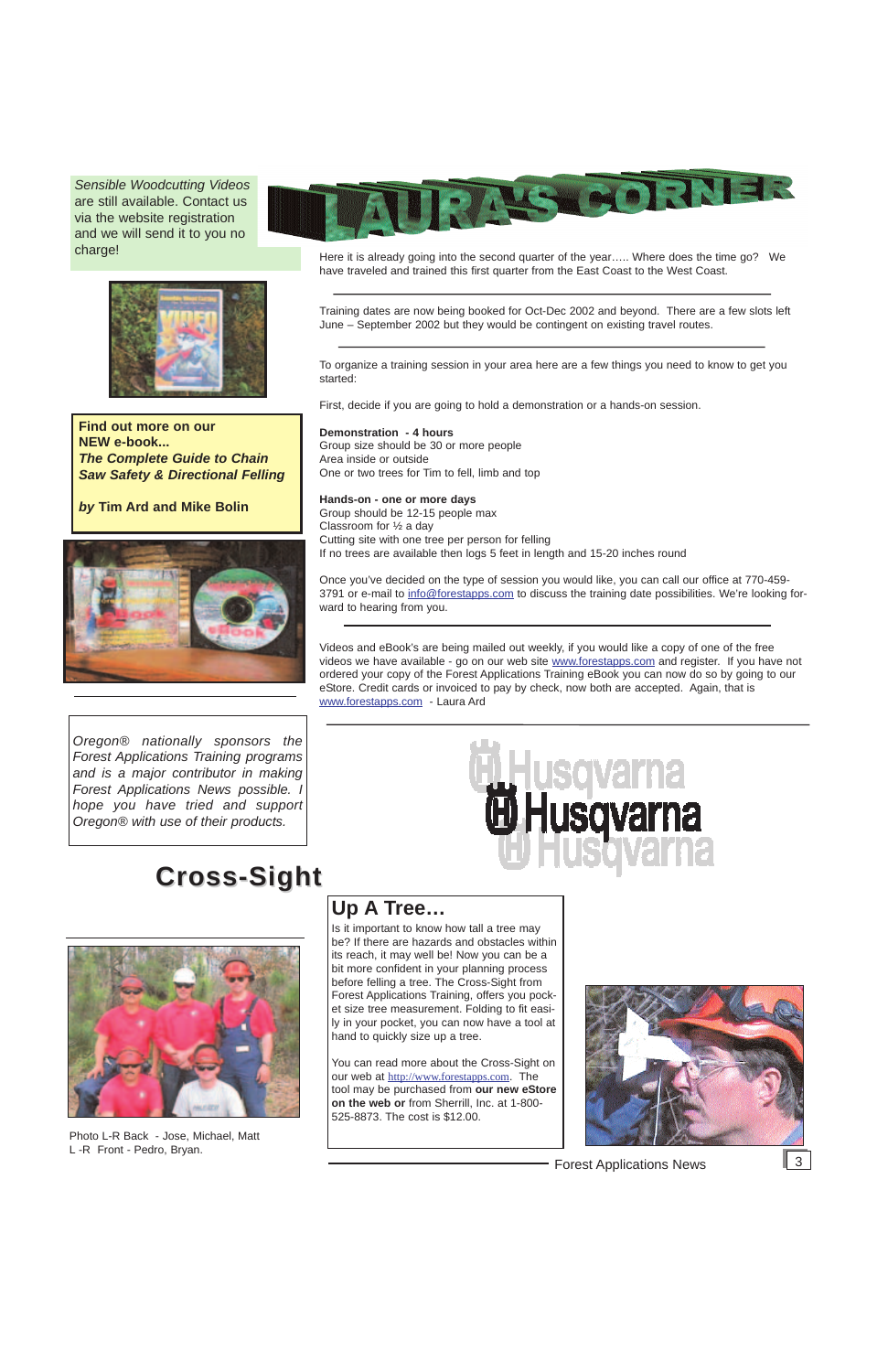## **On Tour…**

#### **Florida**

**SWFWMD** - The past few years we have been working with employees of the South West Florida Water Management. The visit in March to the Sand Hill, FL area involved a day session for new participants and a refresher day with previous students. Thank you Ilka Linhart for letting us participate in your training programs.

**Leon County** - We had 76 attend a demonstration at Trumbell Park in Tallahassee right on Lake Jackson. It turned off a little cool - 19



degrees- a bit chilly for March in Florida, but everyone was still attentive and we had a super day. Thanks go to Karen Harrell for her super job coordinating the event.

**Amsler's** - As always we appreciate Tim and Charlene Amsler and Amsler Saw in Brooksville, FL for their support of our training programs. Every trip we schedule to Florida, Tim

calls and books a day or two. He really promotes saw training for his customers. When someone buys a Husqvarna tool from Tim the Tool Man Amsler, he or she is invited to the next training day. Tim uses the training

demonstrations to encourage proper use of the saws but also to reinforce the purchases of PPE and other accessories discussed in the program Forest Applications Training programs.

**Ocala** - January 23 we participated in a Husqvarna demo at the County Extension Arena in Ocala. Rose Marsella of BiLow's the local Husqvarna



dealership , David Holmes of the County Extension office, Keith Carmichael and Brian

Gardner of Husqvarna put the session together for 63 county and DOT employees.

#### **Minnesota**

**City of Plymouth** - It seems like a *little loss of mind thing* to hold training in February in MN.

Believe it or not

the week before we arrived for the session it was in the 60's weather wise. Naturally, as we arrived a snowstorm blew in the same night. The weather didn't effect the great job Paul Buck did in recruiting demo participants, about 115 folks. The next day, we had 12 participants for a hands-on session in the

snow. The site was super and the group did a great job!

#### **City of Minneapolis** -

We left Plymouth and traveled a few

miles down the road to

Minneapolis. We

held a demo for the parks and rec.



departments in the city. The session was organized by Bob Meich and Matt Timminski of the City. Sixty-six attended

the session and the demo tree was a tough one. Luckily, everything went well and the group seemed to enjoy the session. The weather began warming a little for the day and we were able to finish Minnesota and head south before the really bad weather hit… the following week.

#### **Louisiana**

**Roy O. Martin Lumber Co**. - Kolin, Louisiana had seen 80-degree days for a week or two until we arrived. I guess you've figured out by now, cold weather seems to be following the back bumper of the bus this quarter. It was in the 30's the day after we arrived in Kolin. We are excited about our training with Martin. We had no idea when Greg Monroe, safety manager with Martin, contacted us about a program, that they were such a large company. They have several thousand acres of timber holdings

in LA and mills for plywood, OSB and lumber across the state. We worked with 15 of their foresters in a two-day forester's program and then a one-day mill site program at their mill in LeMoyen, LA. and a mill site program at their Chopin, LA plant. Thanks for the opportunity Greg! We are looking forward to more work with Roy O. Martin Lumber in the next few months.

#### **Southern Chapter ISA**

**Memphis, TN** - Laura and I hadn't participated in an ISA meeting in three or four years. It was great to be able to attend the 2002 Southern Chapter meeting in TN. and be part of the Husqvarna booth. The weather didn't cooperate, so the plans we had for a demo in the outdoor display area didn't work out but we had a

super time talking with those coming by the indoor exhibits.

#### **Georgia**

#### **Piedmont Tree Specialties** -

Macon, GA - It's not often we have a small company hire us to come in and train all their employees. Matt Peed has four employees. He purchased a special hands-on training



for them in chain saw operations. We went

> through a twoday **GrowndWorks** Program with his guys. They did super!

I met Matt during a training session vears ago when he

was an equipment operator for a local logger in Forsyth, GA. Matt was trained in a four day GOL program I did for Quality Forest Products. Matt is good with a saw, and could, and has done a super job passing along the training he learned to his employees. Nevertheless, he wanted to offer them the opportunity to learn from someone else. Thanks Matt for choosing



Forest Applications Training.

#### **Illinois**

**PDRMA Parks Training** - Three sessions were held around Illinois for PDRMA a risk management and workers comp group for parks and recreation - city, county organizations. The sites were Champaign, Lisle, and Waukegan. This trip to Illinois, all the sessions were small group hands-on one day programs. All the participants



4 **Forest Applications News**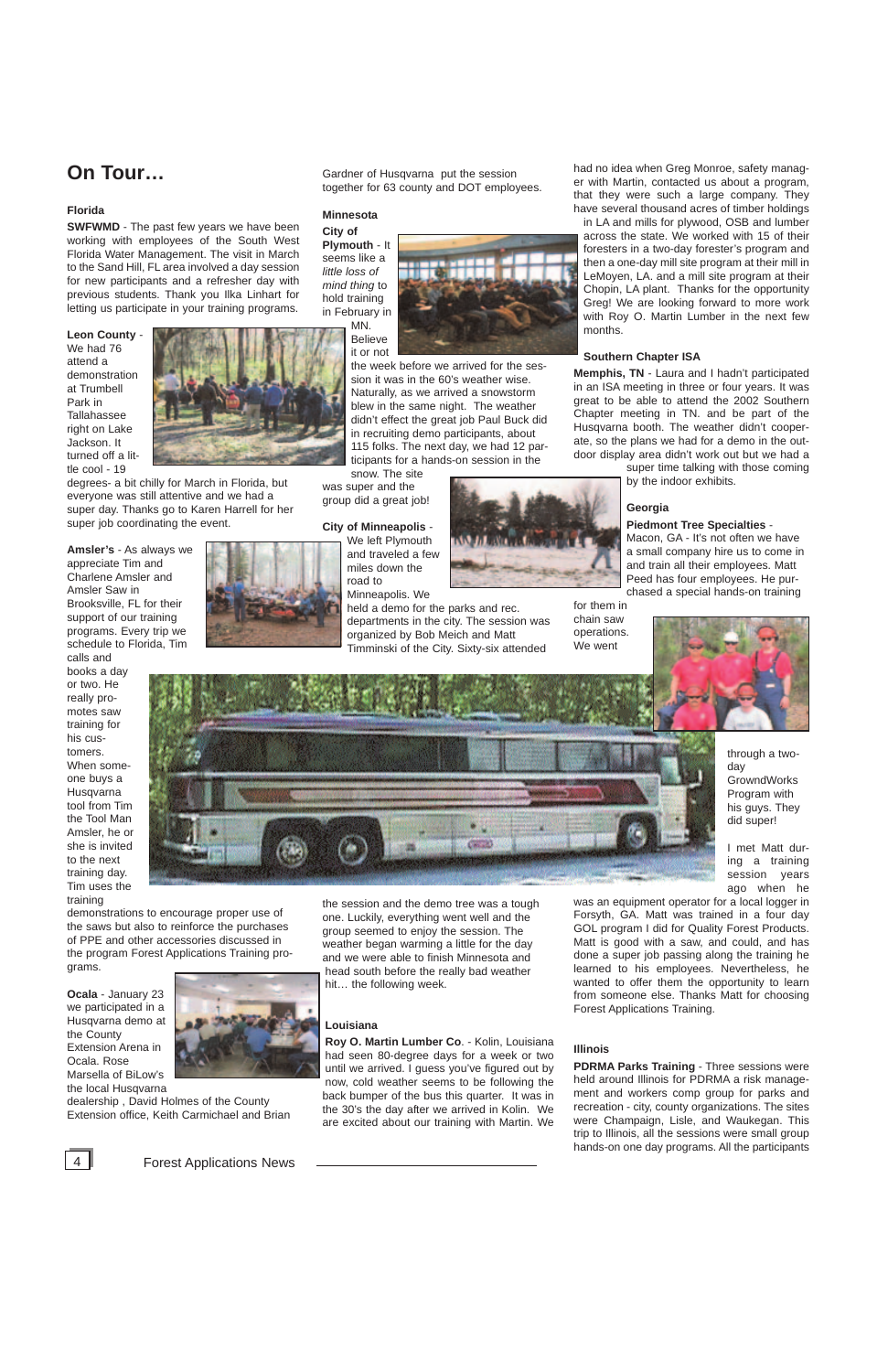## **eBook Critique**

The Forest Applications Training, Inc. eBook is doing well in the field… and woods. We have had several super comments from across the country. We thought you might like to see how those who have a copy of the eBook responded to it…

*"I find this book to be outstanding, the information is clearly presented and easy to follow. I have learned a great deal and I am just starting. Excellent Job! The book is great! Tim did an excellent job. The information is straightforward and easy to understand. Great job." -* **Mark R. Lien**

*"I definitely want to pass along congratulations on an exceptional job with the eBook. As you know, it is so important to get the information out there to eliminate needless accidents. Excellent job!"*

- **Sean Gere**

*"The eBook is great. I am not far into it yet, but can see the value of it especially being able to quickly pull up on the screen a particular subject. Great job. Thanks again.* " - **Paul Austin**

*"Thumbs up! I'd probably not make a good editor, because my review of the e-book is all positive. I have no immediate thoughts on how to improve it. The disc was waiting for me on Monday, and I scrolled through the entire text quickly this morning. Here's some random thoughts.* 

*-bookmarks were very helpful in quickly finding a chapter and section.* 

*-it took a bit for me to realize I had an older version of adobe reader. I had to resort to following the directions in the intro, and the rest went well. (latest Adobe Acrobat® is right on the eBook CD)*

*-this is the first interactive e-book I've ever used. After reading the directions, I found it easy to load and read.* 

*-pleased to see the continuing emphasis on safety, with red text on important safety issues, and links to OSHA.* 

*-the concept of being able to readily update the e-book is great. I trust this is the future for many textbooks.* 

*-the cost of the Standard Version is a bargain.* 

*Though I still prefer reading textbooks than screens. Hopefully technology will eventually get us to the hand held screens in time. -I'll likely upgrade to the Standard Printable version, as it will be handy to print chapters to take to the field* 

*I hope this book is well received. Though it cannot replace the hands on training programs provided by Forest Applications, it should be a staple of any arborist's company safety program. I am grateful to have had Tim's training in the past, and am pleased to be able to review and learn more through ebooks. Best wishes!"* - **Dan Tremblay**

So far, all the comments have been very positive. Thank you all who have purchased the eBook.

Forest Applications Training now has made it even easier for you to purchase your own eBook copy… now order from our eStore at www.forestapps.com . Online, you can order the eBook and other items for payment by check or by credit card. The credit card order form takes you to our secure credit card processor site. You can have the Forest Applications Training eBook in your mail box in no time.

<http://www.crewsinc.com> . If you have more specific questions contact us at info@forestapps.com and we will get you in touch with the right person at Crews Inc.

The following eBook versions are available for two more quarters of 2002 at the intro special pricing:

Standard Version - \$15.95 Standard Printable Version - \$29.95 Printed Binder Version - \$29.95

More information can be found on the Forest Applications Training website www.forestapps.com or email us at info@forestapps.com .

> **Order your Forest Applications eBook on-line today @ WWW.FORESTAPPS.COM**



did a super job. The cold weather caught up to us in Waukegan. It was blistering cold and the wind was really whistling.

**Principia College** - One program we always

look forward to is working with college and university groups. One of the first colle-



giate GOL programs I organized was Paul Smith's College in NY. The contact to put that program together at PSC was Mike Rechlin. Laura and I received a call from Mike last fall and he had made a move to Elsha, Illinois near St. Louis, right on the Mississippi River. They have a great facility there and several acres where the Natural Resources Department headed by Mike is developing a harvesting program and a sugarbush- maple syrup program.

The students did a super job! Nineteen students participated in the two-day program. Maintenance and felling was a breeze for this group. Two young ladies tied for first place in the competition of the second day. Congratulations are in order for Rachel and Haley they are chain saw pros! Thanks Mike for the opportunity. I hope we can get together again at Principia in the near future.

## **Crews Safety Eyewear**

During our visit to Memphis, TN and the ISA Southern Chapter meeting, Laura and I met with Floyd Clifton of Crews Inc. Floyd brought us samples of the latest safety glasses from Crews.

Over the past year I have developed, as many of you I'm sure, a need for focal lens safety glasses. I hear from chain saw operators in our travel the need to wear safety glasses— but they wear prescription glasses

and can't afford custom lens safety glasses just for occasional use. The over the glasses styles, or most anyway, cause side distortion and they would rather not use them. What alternatives are there? Mentioning the situation to Mr. Clifton, he said, "Crews has just the solu-



tion".

Many people go to the local drugstore and select reading glasses from the display of +1 to +2.5 magnification. The same selections are now available from Crews with safety frames. The Crews literature has a chart you simply read at 26" (arms length) to select the magnification you need. Three frame styles are available and lenses are ground in full, half and progressive magnification. These glasses are not designed to replace prescription lenses but may work well for those needing focal lens safety glasses for use in part time chain saw and other work with eye hazards.

#### **Check out the Rx lenses from Crews Inc.**

Check them out at your local Crews Safety Eyewear Supplier or on the web at

Rx Retails Full lens \$25.90 Half lens \$27.90 Multi-focal lens \$29.90



Forest Applications News 5

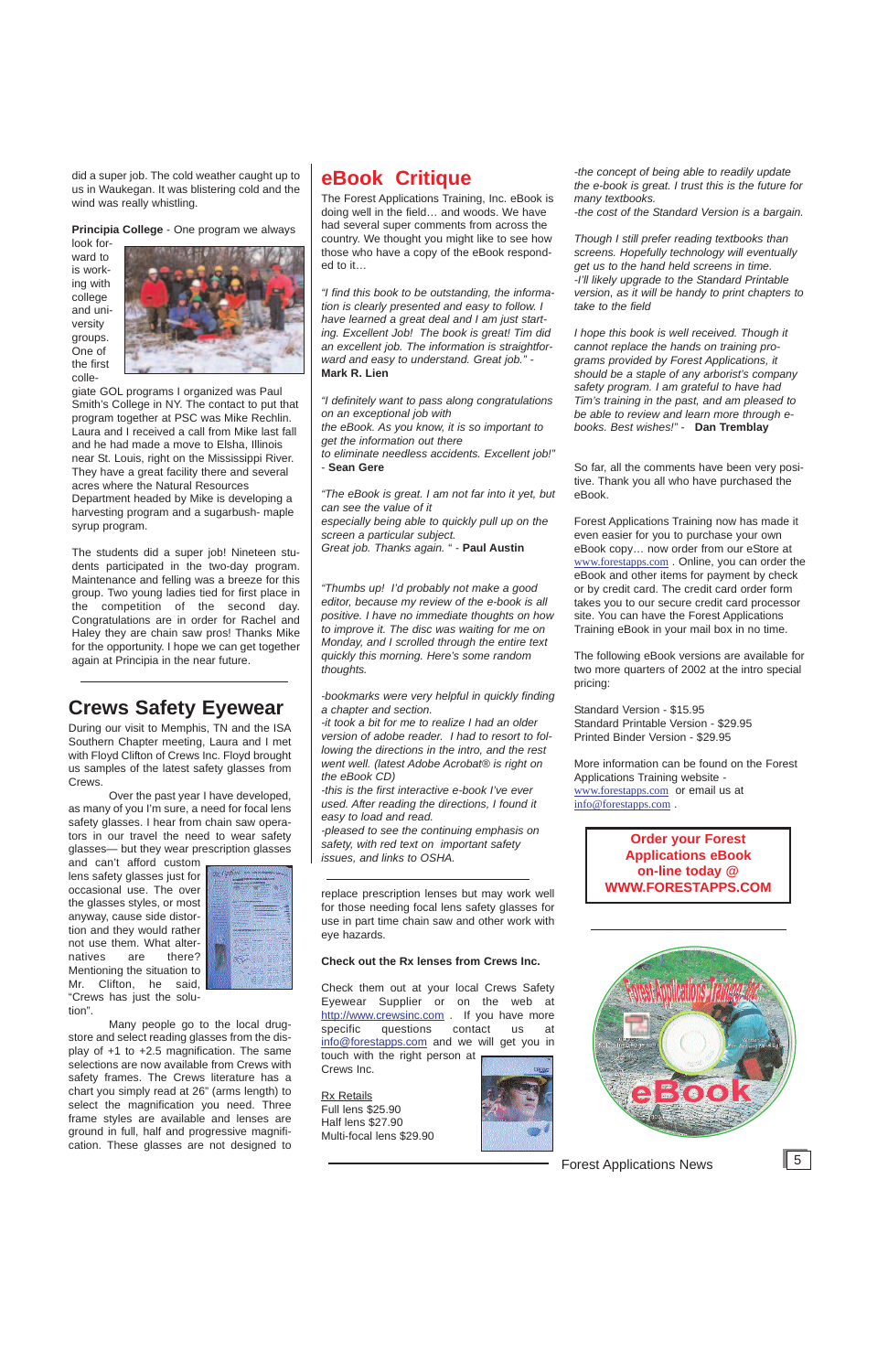6 Forest Applications News

**Husqvarna Clearing / Brush Saws**



### **Mitts- Protect your hands...**

Look for original Husqvarna chain saw mittens. The difference – two trigger fingers. Trigger fingers are on both the left and right hand mitts. The quality of the Husqvarna design will make the difference in



your glove use. Husqvarna mitts are available only from your local Husqvarna dealer – part no. 531 03 04-65.



### **[Husqvarna](http://www.husqvarna.com)**

Charlotte, NC

Going through intense training now at Husqvarna is a group of presenter/instructors to be called the Professional Power Team. Approximately a dozen hand picked personnel to carry product training to the Husqvarna Dealers and product shows in the field across the country.

You will hear more on the Professional Power Team in the next edition of the news once they complete their initial woods training with Forest Applications Training and ArborMaster® Training.

This project team should significantly increase the awareness of Forest Applications Training and the use techniques of our programs in the field. The group is headed by David Perkins of Husqvarna's Charlotte office. If you have any questions contact Mr. Perkins at 1-800-GET-SAWS. - Tim

## **Brush and Clearing Saws**

by Tim Ard

In chain saw operations, a great deal of the tasks involve tiring and hazardous clearing of vines, removing small saplings and trip hazards on the ground. Some of this work includes clearing escape routes, accessing the tree to harvest, and other tasks in timber stand improvement work (TSI). A chain saw will cut this debris and is the tool most often selected and used. However, operators are sometimes not aware of a viable alternative.

To complete the tasks with a chain saw, the operator must contend with one or more of the

following.

1. The operator is constantly bending over at the knees or back with the saw in hand.

2. Low brushwork with the chain saw causes constant twisting and fatigue of the upper and lower body.

3. High potential for forces of the rotating chain on the guide bar to derail the saw chain or contribute to operator injury from loss of control.

#### **The alternative**

For some applications, the alternative to the chain saw is use a brush or clearing saw. These tools offer the operator several alternative techniques and some increased safety opportunities. With a clearing saw or brushcutter set up properly, a huge advantage over the chain saw can be experienced in some clearing work.

1. The operator can do most of the clearing or cutting work from a stable standing position. 2. The units can be harnessed to the operator (with quick release straps) so the weight of the unit can be distributed to the entire body for less fatigue and muscle stress.

Clearing saws and brush cutting machines can be purchased in many sizes ranging from units to mow grass and high weeds to 65cc units that will literally fell small trees in the 4" to 6" diameter range.

Directional felling techniques with clearing saws are quite predictable and quick. Using the rotation of the cutting blade in related positions to the stem will direct the tree butt from the stump and place the top of the stem in a desired direction. I will discuss more on felling/directional technique in a future article.

For now, lets look at the operator set up of the machine. I don't mean putting the unit together, I mean setting the clearing saw or brush cutter to the operator.

#### **Harness Adjustment**

Put on the harness. Apply down pressure with your hand on the attachment clip. Adjust the length of the straps so the height of the harness mount clip is about a hand width (4-5 inches) below the top of the operators hip bone (waistline). Hook the mount clip in the center attachment hole of the clearing saw or brushcutter shaft mount. Now, adjust the shaft mount up or down the shaft, so the cutting attachment floats about 10" off the ground when suspended. If the shaft mount has several hole positions, try mov-

# **EiHusqvarna**

#### Tough Name. Tough Equipment.™

ing the attachment to other holes. This balance point is critical to operator comfort.

Adjust the shoulder strap's as evenly as possible to equal the load (weight) on the operators shoulders. Many times a cross strap is used that can be tightened to even out this shoulder weight even more precisely.

Now adjust the handlebars of the unit so the

operators arms are just slightly bent. In other words, pressing down, straightening the arms, places the cutting blade or attachment at its proper working height, close to the ground. When working I prefer to have the right handlebar up slightly higher (toward the operator) than the left. This will add to the comfort level once you begin using the machine for directional work techniques.

Properly harnessed, a downward arm position will place the machine in the working position. In addition, this harness adjustment gives the ability to lift the cutting unit to clear debris at waist height and to move it up and down in a chopping motion. This technique can be used for certain types of clearing in brush work.

#### **Clothing and PPE**

As when using any powertool, there are several items of personal protective equipment that should be considered and used when operating a clearing saw or brushcutter. Heavy duty boots, long snag resistant pants, long sleeve shirt, gloves, safety glasses, face protection screen or shield, ear protection of muffs or ear plugs and a hardhat if cutting saplings or brush taller than your height.

#### **Unit Selection**

The clearing saw or brush cutter should be fitted with the proper cutting attachment and limit stop or shield for the task. (I will cover more on these topics in the future also).

If the work to be accomplished will take several hours, it is best to use a clearing saw or brush cutter with bike style handlebars and equip them with a complete shoulder harness. The harness should be padded and fully adjustable to fit the operator.

Over the next couple of editions, we will look more closely at the clearing saw and brushcutter selection and the many cutting attachments for various applications.

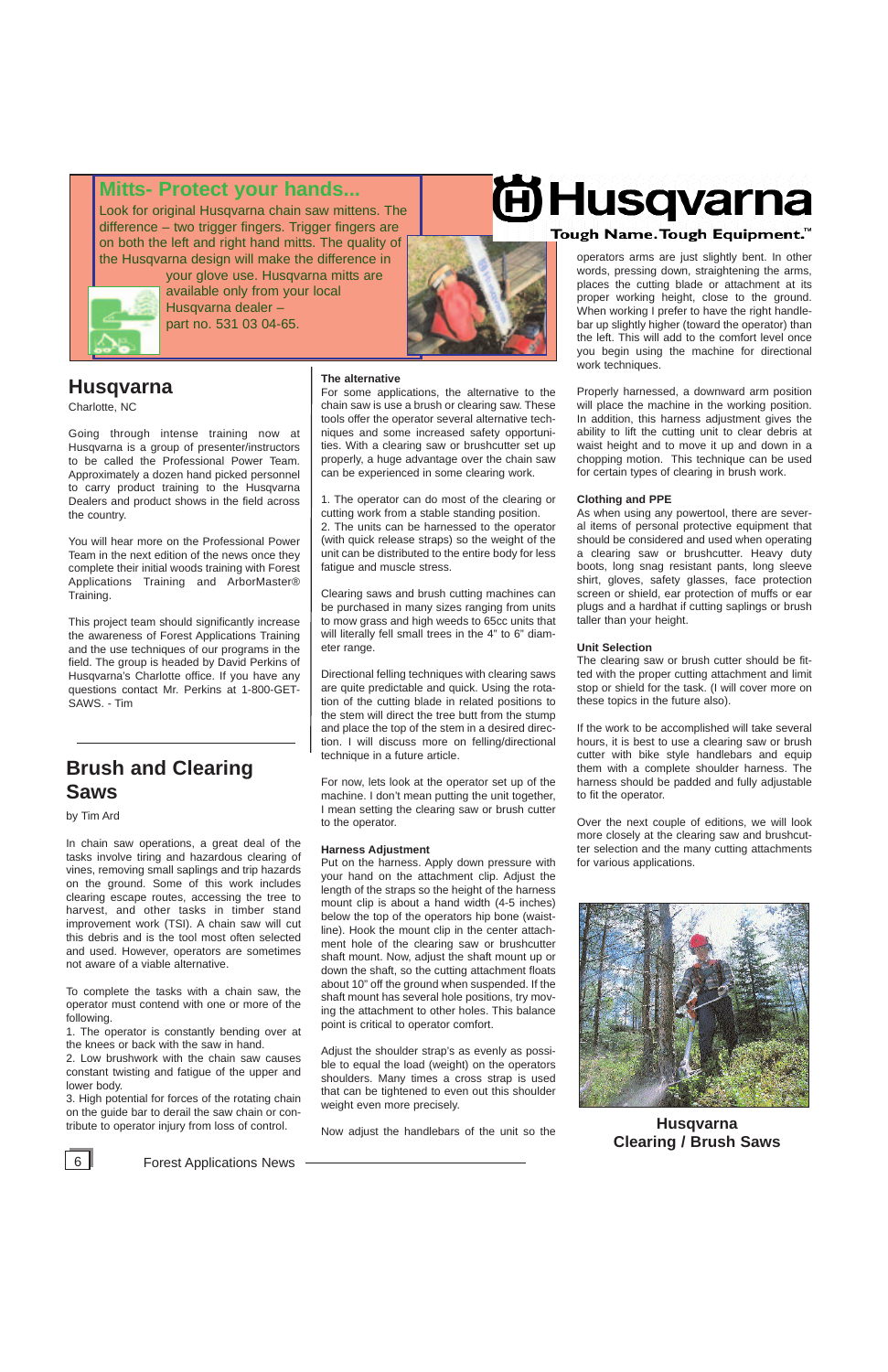Forest Applications News

**Tim Ard's Schedule**



## PFERD's ChainSharp





ter being on the mailing list for four editions, you ake the selection to continue receiving the news for e following three years at a nominal fee of \$10.00 for total of twelve editions – only \$.84 per issue. Your tee-year subscription totaling \$10.00, is payable by eck, cashiers check, or money order to Forest Applications Training, Inc. **You can also now pay by Credit Card from the eStore on our website.**

ow for only \$10 – receive the remaining editions of 02 and three more years of Forest Applications News 12 total editions. Act now for this special offer!



**Check the Website for upto-date schedule listings**



## **Keep your printed Forest Applications News coming…**

n page one - check your printed mailing label. On the p line will be a date. That date indicates your subcription's end. If you have no date listed on the line is may be your last edition of the News.

you would like to continue receiving the printed veron of the News, we ask you to consider subscribing in e next few months.

ne Forest Applications News will continue to be available to readers *free of charge* on our Forest oplications Training website and also in the printed ersion mailed to your address for four editions followg you attending one of our demonstrations or training ograms.

|                    |                                                                      | N             |
|--------------------|----------------------------------------------------------------------|---------------|
| <b>May 2002</b>    |                                                                      |               |
| 1                  | LTAP workshop - Hope, RI                                             |               |
| 2-3                | Public Works Workshop - Yarmouth, MA                                 | Or            |
| 6-7                | <b>LTAP Workshop - Hope, RI</b>                                      | top           |
| 8                  | RI Contractor - Hope, RI                                             | SC            |
| 9                  | Demo - Stonington, CT                                                |               |
| 17-19              | Richmond Logging Show - Richmond, VA Husqvarna                       | thi           |
| 21                 | Logger Training Day One - Whitesburg, KY                             |               |
| $31 - 1$           | Tamarack Utility Training - Canton, NY                               | If $\lambda$  |
|                    |                                                                      |               |
| June 2002<br>11-12 |                                                                      | sic           |
| 14                 | <b>Logger Training - Covington VA</b><br><b>Logger Training - KY</b> | the           |
| 23-26              |                                                                      |               |
|                    | Florida ISA Chapter Mtg. - Husqvarna                                 |               |
| <b>July 2002</b>   |                                                                      | Тh            |
| 15-16              | Roy O. Martin, Louisiana (tentative)                                 | ab            |
| 19                 | Logger Training Day 3 - KY                                           | Ap            |
| 23                 | Logger Training Day 3 - Covington, VA                                |               |
| 27-29              | Lawn & Garden Expo - Louisville, KY -Husqvarna (tentative)           | ve            |
| 31                 | <b>Logger Training Day 4 -KY</b>                                     | ing           |
|                    |                                                                      | pro           |
|                    |                                                                      |               |
| August 2002        |                                                                      |               |
| 2.                 | Logger Training Day 4 - Covington, VA                                | Af            |
| 8-10<br>16-18      | Oregon® Cutting Systems Training - Clackamas, OR                     | ma            |
|                    | Woodsmen's Day's Booneville, NY -Husqvarna                           |               |
| 31                 | Logger Competition - Duffield, VA -Husqvarna                         | the           |
|                    |                                                                      | a t           |
| September 2002     |                                                                      | thr           |
| 24-30              | <b>New England States</b>                                            |               |
|                    |                                                                      | ch            |
|                    |                                                                      | Ap            |
|                    |                                                                      | $\mathsf{Cr}$ |
|                    |                                                                      |               |
|                    |                                                                      | <b>N</b>      |
|                    | Have you tried one or all of the products we show in the             |               |
|                    |                                                                      | 20            |
|                    | News? Husqvarna Saws, Oregon Chain and Bars, PFERD                   | - 1           |
|                    | Files, PFERD Chain Sharp/SharpForce, See Clear?                      |               |
|                    |                                                                      |               |
|                    |                                                                      |               |
|                    | Send us a note and let us know what you think!                       | D٥            |
|                    |                                                                      |               |
|                    | E-mail us at info@forestapps.com                                     |               |
|                    |                                                                      |               |
|                    |                                                                      |               |
|                    |                                                                      |               |
|                    | If you haven't -- check out the Forest Applications website.         |               |
|                    | You will find updated calendar events, special articles, up to       | Na            |
|                    |                                                                      |               |
|                    | date news, online newsletter E-mail your questions, tech-            |               |
|                    | niques, training interests and ideas of articles you would like      | C٥            |
|                    | to see in the news. All at http://www.forestapps.com                 |               |
|                    |                                                                      |               |
|                    | e-mail: info@forestapps.com                                          | Ao            |

#### ………………………………………………………….. **Don't miss the News!**

|       | Address__________________________ |  |
|-------|-----------------------------------|--|
|       |                                   |  |
| State | Zip                               |  |

E-mail\_\_\_\_\_\_\_\_\_\_\_\_\_\_\_\_\_\_\_\_\_\_\_\_\_\_\_\_\_\_\_\_\_\_\_\_\_

Mail with \$10.00 payment to: Forest Applications Training, Inc., PO Box 1048, Hiram, GA 30141-1048

## **Important Notice**